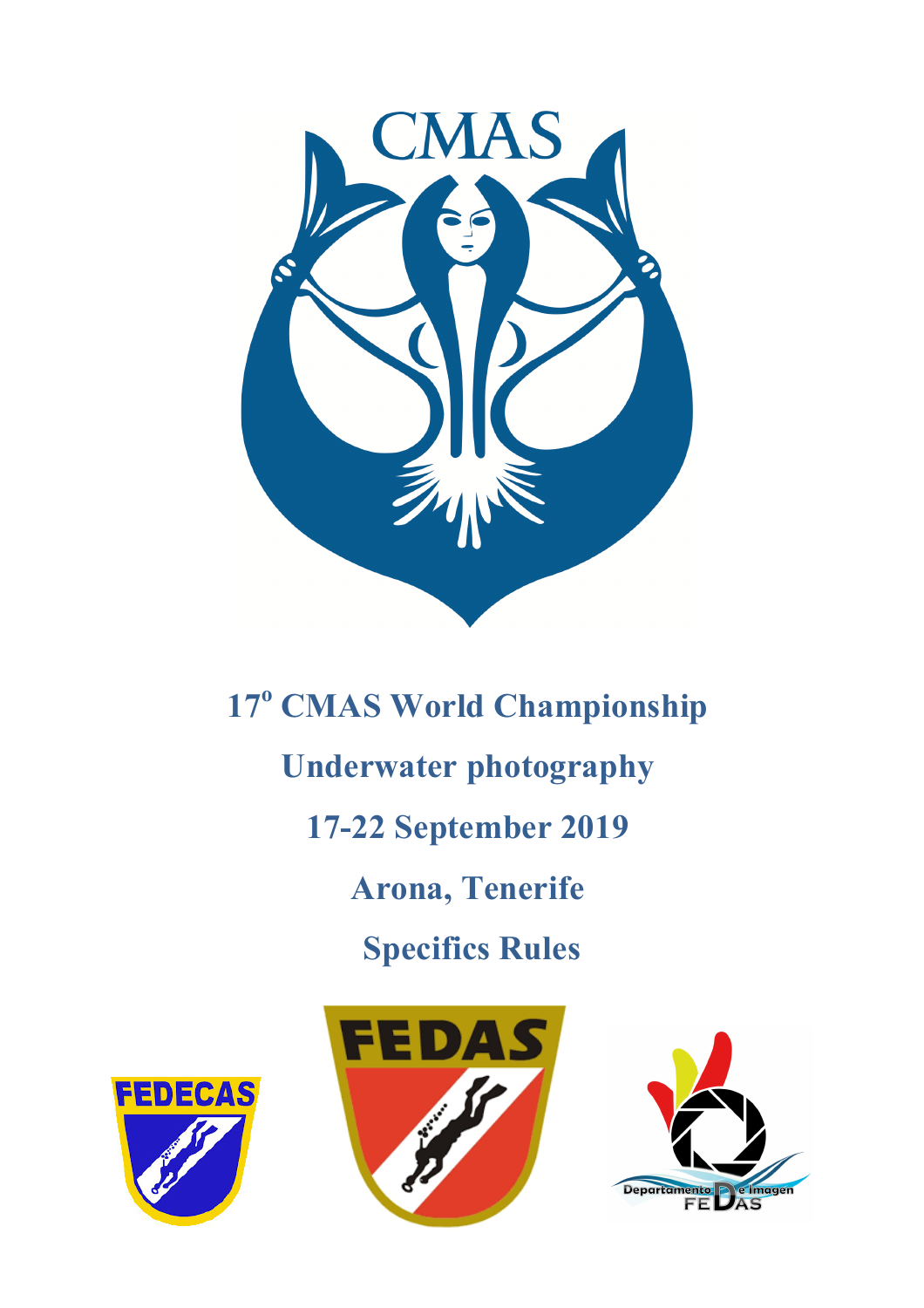

XVII CAMPEONATO DEL MUNDO DE **FOTOGRAFÍA SUBMARINA III CAMPEONATO DEL MUNDO DE VIDEO SUBMARINO** 

**UNDERWATER PHOTOGRAPHY** 

**UNDERWATER VIDEO** 

**SEPTEMB** 

**III CMAS WORLD CHAMPIONSHIP** 

 $\overline{z}$ 

Spain

Page 2 de 13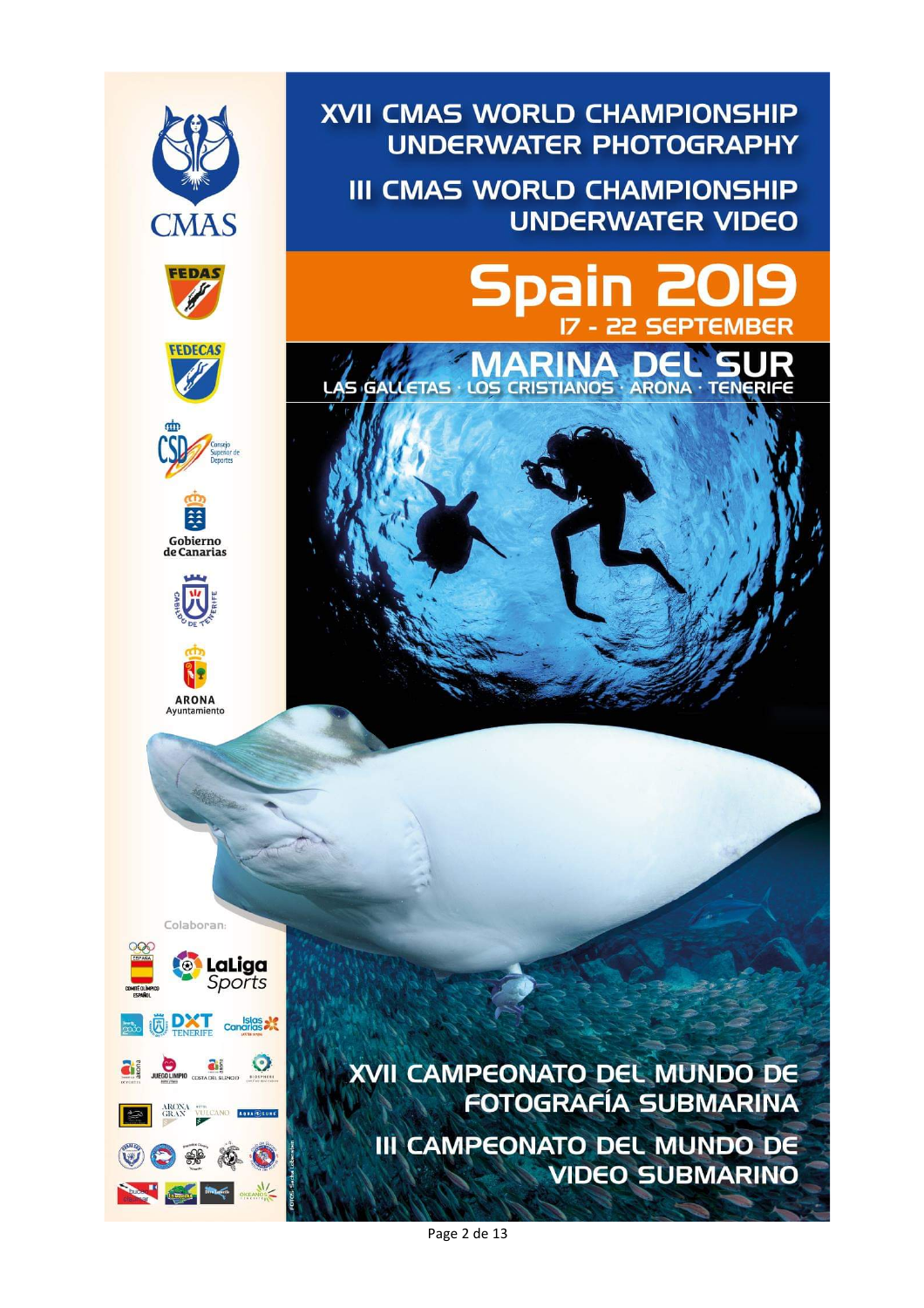# **Specifics Rules**

# **1. Introduction**

1.1. These Specific Rules apply to the 17<sup>o</sup> CMAS Underwater Photography World Championship to be held in the municipality of Arona in Tenerife, Canary Islands, from Tuesday 17 September to Sunday 22 September 2019.

1.2. The event is organized by the Spanish Underwater Federation (Federación de Actividades Subacuáticas FEDAS) under the supervision of the CMAS Sports Committee and the CMAS Visual Commission. 

1.3. During the championship, the CMAS General Underwater Photography Rules (World Championship Version 2018), CMAS General Rules and Specific Rules apply.

1.4. In case of differences in interpretation of the Specific Rules, the CMAS General Rules apply.

## **2. Participation and entry**

2.1. All member federations affiliated to CMAS with or without a vote and from any committee affiliated can propose a team. They have to return no later than 22 March 2019 the entry form for the championship (Enclosure A) to CMAS spo@cmas.org with a copy sent to the organizing federation fedas@fedas.es and imagen@fedas.es

2.2. Each federation or association can propose maximum a total team of five persons including two photographers, two assistants, and one captain. The names of participants should be finalized at the latest on 22 July 2019 and enclosure A should be resent to CMAS spo@cmas.org with a copy sent to the organizing fedas@fedas.es and imagen@fedas.es, if some names were added or modified compare to the previous sending.

2.3. The registration fee for participating federations should be sent to CMAS by sending Appendix 6 of specific procedures and obligations applicable to all CMAS World and Continental championships. The registration fee is  $£106.-$  (Euro) and is payable to CMAS either by bank draft or bank transfer as detailed in the entry form (Enclosure A). Payment has to arrive to CMAS at the latest on **22 July 2019**. 

2.4. Personal entry forms (Enclosure B), have to be received by CMAS spo@cmas.org at the latest on 22 July 2019 with a copy sent to the organizing federation fedas@fedas.es and imagen@fedas.es

#### **3. Competition procedures**

3.1. CMAS and the championship organizers will hold a detailed briefing about the competition during the Technical Meeting on Tuesday 17 September at 19:00 h. at the Hotel Gran Arona, Tenerife. 

3.2. The following people will take part in the Technical Meeting:

- The Organization Committee
- The head of the Organization Committee
- Individuals appointed by the organization
- CMAS Technical Delegate
- President of the Jury
- CMAS Delegate
- The President of the CMAS Visual Commission
- Team captains and competitors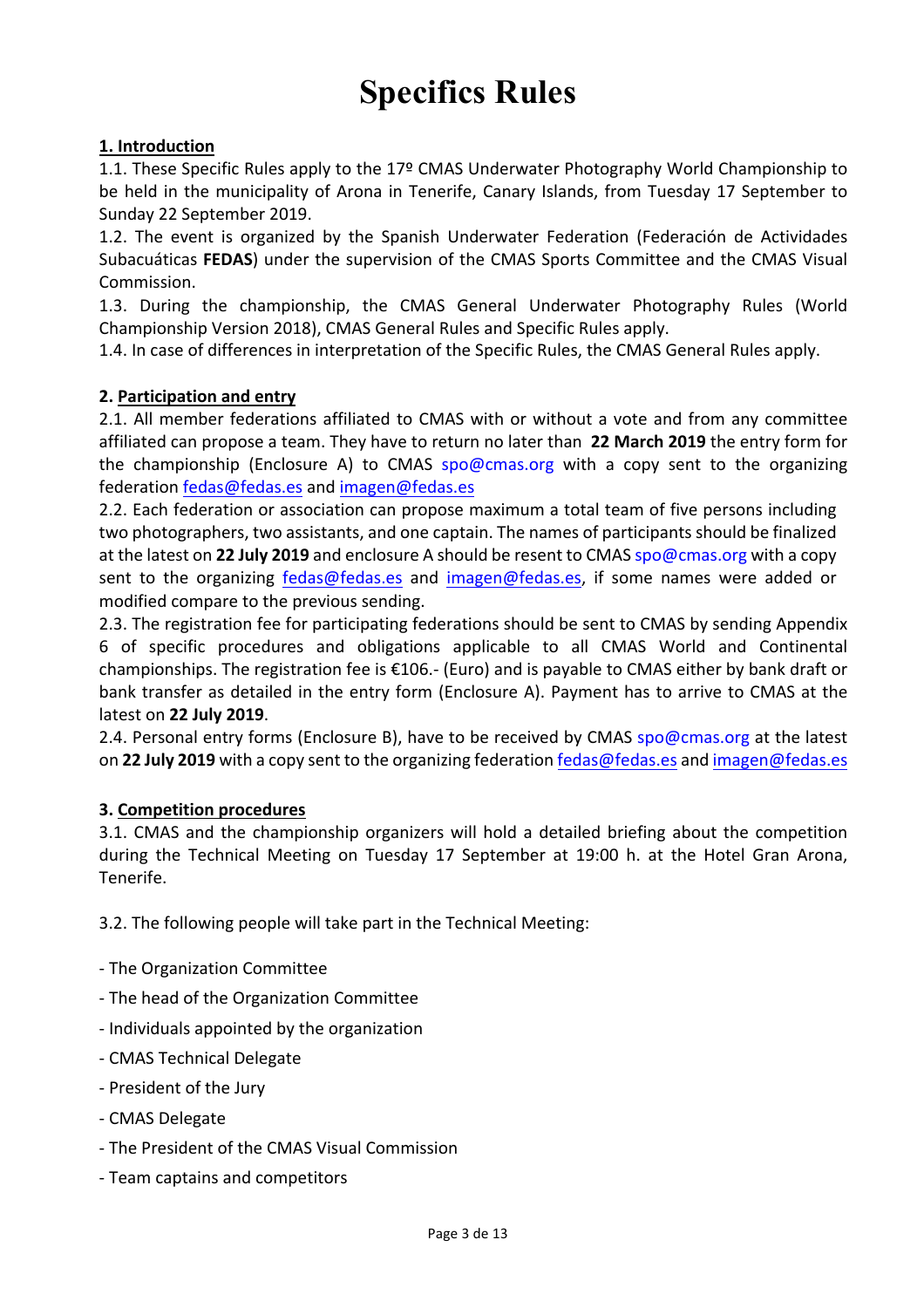3.3. The following subjects will be covered in the Technical Meeting:

- Boat distribution of the participants
- Making known if the competition will be held in the 4 main dive sites, or due to bad weather, on the 2 alternative ones.
- Dividing the teams among the competition zones
- Information about the timetable and transport
- Safety measures
- Organization of the dives
- Procedures regarding memory cards, the use of multiple cameras and changing of lenses
- Clarification of the competition's five categories
- The details of the Preliminary Selection process and the Jury System.
- Procedures regarding the award ceremony

3.4. The championship will be held over 2 days, 19 and 20 September 2019, during which the competitors are in the water for three hours a day. The organization retains the right to change the competition order and the dive times according to the prevailing conditions. Given the changeable conditions, it may be advisable for the photographers to take photos on the first day of the competition for all the categories. In this way, should the second competition day be cancelled, they will have photos for all the categories.

3.5. There are six competition zones that are included in the championship. Four competition zones and two reserve zones. Detailed information about the four major zones will be given at the technical meeting. During the two competition days, every photographer must dive once at each of the four zones.

3.6. The six competition zones will be known in the Facebook Championship link https://www.facebook.com/Cmas-World-Championship-Tenerife-2019- 2215070595377659/?modal=admin\_todo\_tour

## **COMPETITION ZONES:**

## *1- Main competition sites:*

# Punta de la Luna (las rayas) - Las Galletas (15-25m)

The Stingrays or snail, 400m away from the estuary in Cookies Port is where a little shipwreck. As soon the Anchor goes down the show begins: a turtle gets its head out in the surface. We go down 14m through the Anchor where several stingrays guard the descent. Moray eels in the holes, angel sharks next to the shipwreck, garden anguillas painting the sand, bothidae, little chickens, etc.

## Las Rosas (La Atlántida) Las Galletas (7-25m)

The Roses, descent on a rocky plateau 7m deep. This plateau is, in fact, a form of basaltic columns that look better at 20 m depth. Then you can explore the rocks and columns that form horseshoes on the sand. Anemones, moray eels, octopus, parrot fish, trumpet fish, barracudas, etc.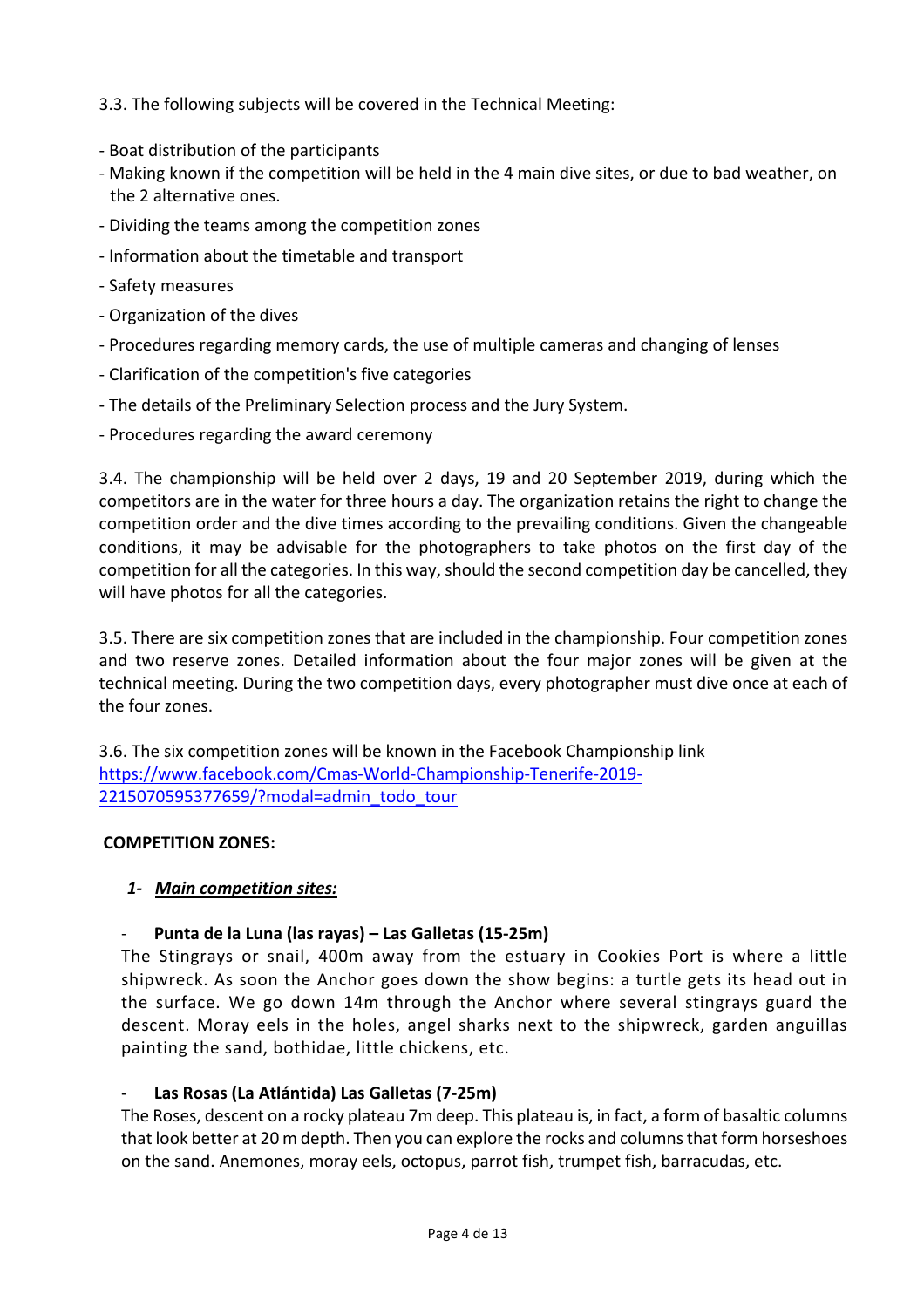# - **Montaña Amarilla – Las Galletas (15-25m)**

Yellow Mountain, Close anchoring of the coast at the foot of the famous yellow mountain where we can observe some spectacular fossilized formations, many "puzzles" of stones welded together by volcanic eruptions, we will visit the needle that is a stone that emerges at low tide since the 14 meters, in the route we will find nudibranchs, cuttlefish, lizards, spiders, rays, garden eels, moray eels, crabs, trumpet fish, old fishes, etc.

# Los Obispos (El bufadero) -Los Cristianos (8-25m)

Three levels for a controlled and calm descent. The first level, 8m platform. We find a big amount of parrot fish, flutes, John Dories, and same curious turtle. We go down to the second level, around 15m and millions of rocks that jumped into the void, from the cliff they serve as a shelter for tenths of bogue fishes, prawns, anemones, Canarian lobsters, fish towns and hedgehogs schools.

The great clarity allows us to see the last level... the sand place. A garden with anguillas sorts the prints of illustrious visitors: angel sharks, rays, spiny butterfly ray.

# 2- Alternative Site (this can only be changed due to bad conditions):

## Los Champiñones -Las Galletas (15-35m)

Mushrooms, large mushroom-shaped rocks that give the site its name, along with narrow canyons and small passages that entertain the diver in search of the typical fauna of the place. We can find a great variety of species, from small nudibranchs, rays, barracudas and 4 different species of Moray eels: fangtooth, black, mottle and brown moray.

## - **Los Callejones (10-25m)**

The alleys, anchorage located on 18 meters with a route between rocks and deep ravines. This immersion is highlighted by its great variety of macro and fauna such as trumpet fish, parrot fish, flutes, John Dories, Canarian lobster, moray eels and flower horns.

3.7. Every photographer may submit up to five photos to the championship. The selected photos are made known to the CMAS jury member. Competitors may submit a photo in each of the following categories: Fish, Close up, Theme, Wide angle and Wide-angle with Diver.

3.8. The categories for this championship are:

1. Fish - Photo of a fish or school that only involving natural attitudes of these creatures. Details of a fish are permitted if it is possible to define the fish in its species, the name and the biotype. The photo can be taken with a close-up lens (macro) or any other lens.

2. **Close up** - Macro or close-up photo of any subject, except the main theme of this championship. Details of a fish or theme for photo Theme can not be used in this category.

3. **Theme** - Photo with a specific theme. Each Championship has a specific theme which is representative of the location of the championship. For this championship, the theme is: *Cartilaginous fish (scientific name Chondrichthyes)* 

4. **Wide Angle without Diver** - Wide angle photo without any diver, showing the beauty of the nature underwater environment including fauna and flora. The theme (Cartilaginous fish) can not be used in this category as the main subject.

5. **Wide Angle with Diver** - Wide angle photo, including a diver who will be the assistant. Apnea or free diving diver are not allowed. The theme (Cartilaginous fish) can not be used in this category as the main subject.

3.9. Team captains may dive with their team only on the day of practice.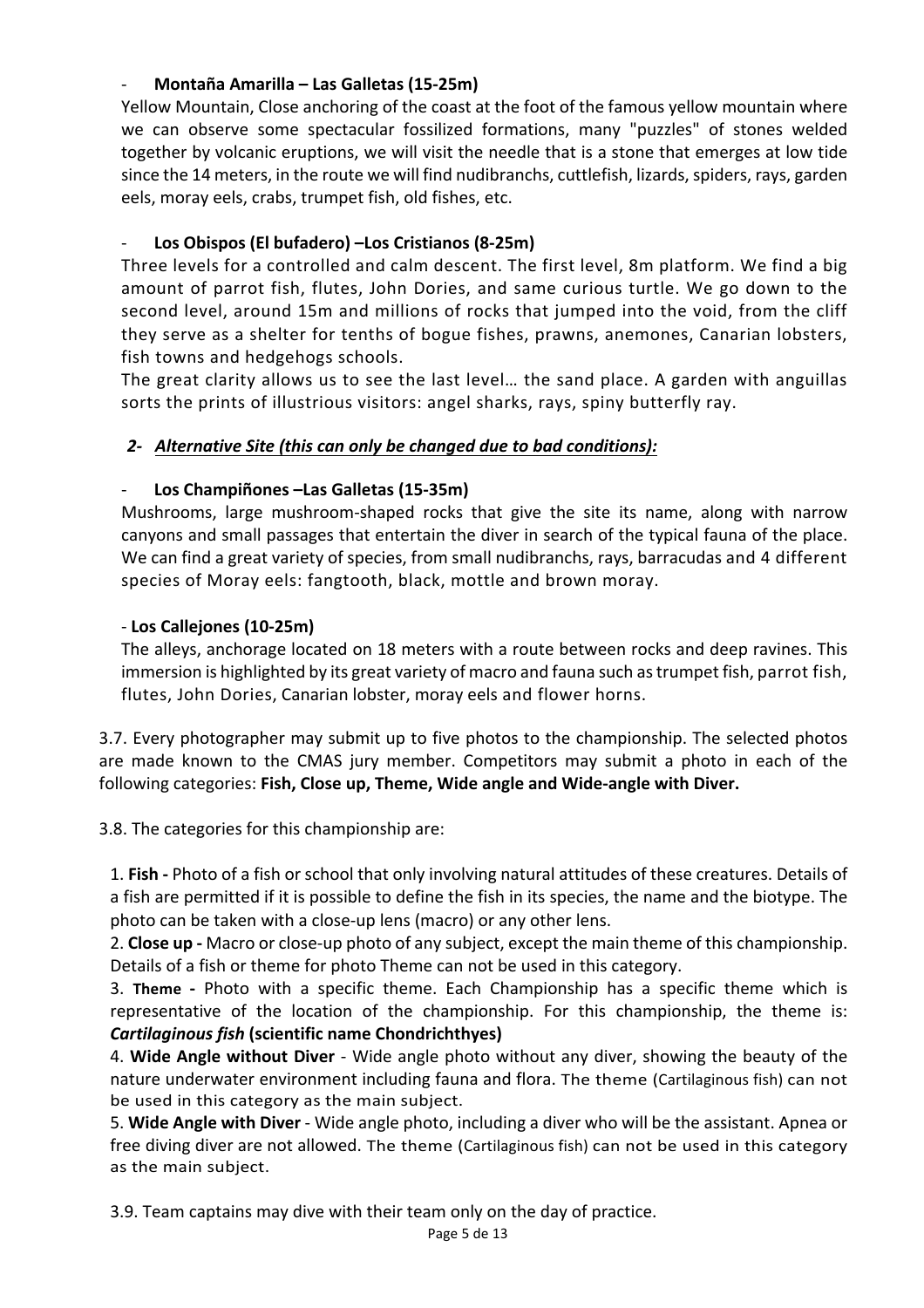# **4. Photos:**

- 4.1 For the selection of photos see the General CMAS rules.
- 4.2 The subject of the Thematic Photo may not be permitted as the main part of the photo in any category other than THEME PHOTO.
- 4.3 Image of 'double exposure and combined' in the camera is allowed, however the background or foreground image can only be used once in a combined image.
- 4.4 In case that any participant had a photography equipment without the option of shooting in raw file (only .jpg), the participant must present all the photos with the same size (5 photos with the same size). This would be the only way to avoid and control extra-cropping of the image (more than 20% cropping).
- 4.5 **PHOTOGRAPHS NOT ALLOWED**. As a complement to the CMAS general rules, the organization informs the participants that they are not allowed to submerge artificial objects underwater to be used in their photos. Those photos will be disqualified by the Preliminary Selection Committee. However artificial objects can be used to enrich the quality of the shot but must not be seen in the photo. For example, color filters can be used on lights (and strobes mounted or remote) but the filter (color paper or else) can not be seen in the shot.

A photo is not disqualified if, for example, a remote flash has been used and part of that flash appears in the shot because the photographer has not been able to hide it, it is understood that it was not his intention that this element be a part of the shot, however the jury will not give high votes to such images as they are far away from being a professional photo.

This contest wants to show the natural environment and the beings that inhabit it at its best.

4.6 The participant has to make sure that he/she cancels the copyright function of the camera so that when the images are sent to the jury they can not be recognized by the file names or metadata.

## **5.** Procedures regarding memory cards.

- 5.1. The organization, President of the Jury and competitors are committed to ensure that the competition proceeds fairly.
- 5.2. The following procedures apply to the practice day and both competition days:
- The photographers ride together with their cameras in the designated place in the hotel to go to MARINA DEL SUR-LAS GALLETAS port.
- In the area of designated cameras in the port, participants will put the time in the camera adjusted to the local time and change the date for the design of the organization.
- At the tables assigned to the cameras and photographic equipment, a controller, together with the photographer, will check and verify that it carries a single card and the format of the memory card by the photographer under the direct supervision of a controller.
- The controller seals the camera housing. Thereafter, the camera housing may not be opened. It is not permitted to change the configuration, perform repairs or connect the camera to another device without the direct supervision of a controller. The settings may of course be changed during the competitive dives.
- Photographers take their cameras when they are instructed to board their boats assigned by the organization.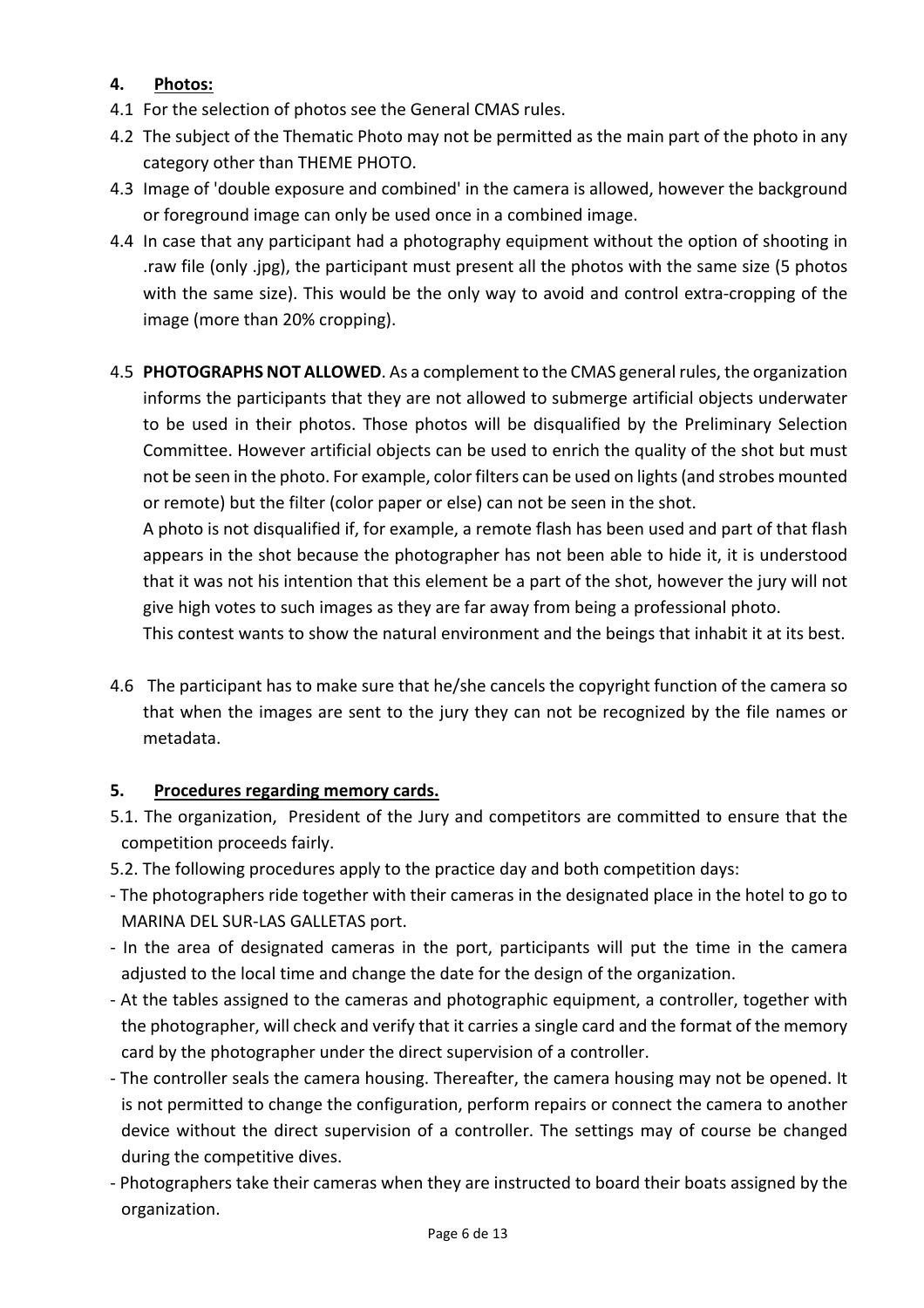- You can not open the camera housing, change the configuration, perform repairs or connect the camera to another device on the bus or anywhere before submitting the cards. -- It is not allowed to use a laptop, a tablet, a mobile phone or any electronic device with transfer capabilities (Wi-Fi, Bluetooth, etc.) in the area of the cameras, on the boats or in any other place before the delivery of memory cards.
- Participants are required to take a control photo of the boat commissar before entering the water and immediately after leaving the water.
- Should a lens be changed between dives, this may only be done at a specially designated place, under the direct supervision of one of the controllers and without breaking the seal. If the camera needs to be opened to disassemble the lens, the seal can only be broken at this time. Should the seal need to be broken, this may only be done under the direct supervision of a controller. A controller **reseals** the camera housing with a new seal.
- Should a broken or empty battery need to be changed between dives, this may only be done at a specially designated place, under the direct supervision of one of the controllers and without breaking the seal. If the seal needs to be broken, this can only be done under the direct supervision of a controller. A controller **reseals** the camera housing with a new seal.
- After the completion of both dives on one day, the camera housing is opened in a specially designated place under the direct supervision of one of the controllers and the memory card is delivered to the controller.
- Once back at the hotel, the competition organizers copy the files on the memory cards to the server. The memory cards are returned to the competitors.

# **6.** Use of two cameras during the Championship

- 6.1. It is permitted to use two cameras with one memory card each. The photographer may only take one camera at one time under water for use during the dive. Using more than one camera at one time during the dive is not permitted. If necessary, the competitors may exchange cameras during the competition time of ninety minutes.
- 6.2. Together, the memory cards may not contain more than 250 photos. Should a participant submit two memory cards, the memory card that is first used may contain up to 250 photos. Should the first memory cards contain more than 250 photos, then only the first 250 photos will count. Should the first memory card contain fewer than 250 photos, then the photos on the second memory card may be submitted to make up 250 photos in total. Should the total number of photos exceed 250 photos, all the photos exceeding 250 on the second card do not qualify. Also, it is not permitted to erase images before submitting the cards (neither underwater nor above).
- 6.3. Should participants wish to use two cameras during the competition, both cameras must be sealed as per the procedure described in article 5.
- 6.4. Should participants wish to use two cameras during the competition, they must take a photo of the controllers before entering the water and immediately after leaving the water on both cameras.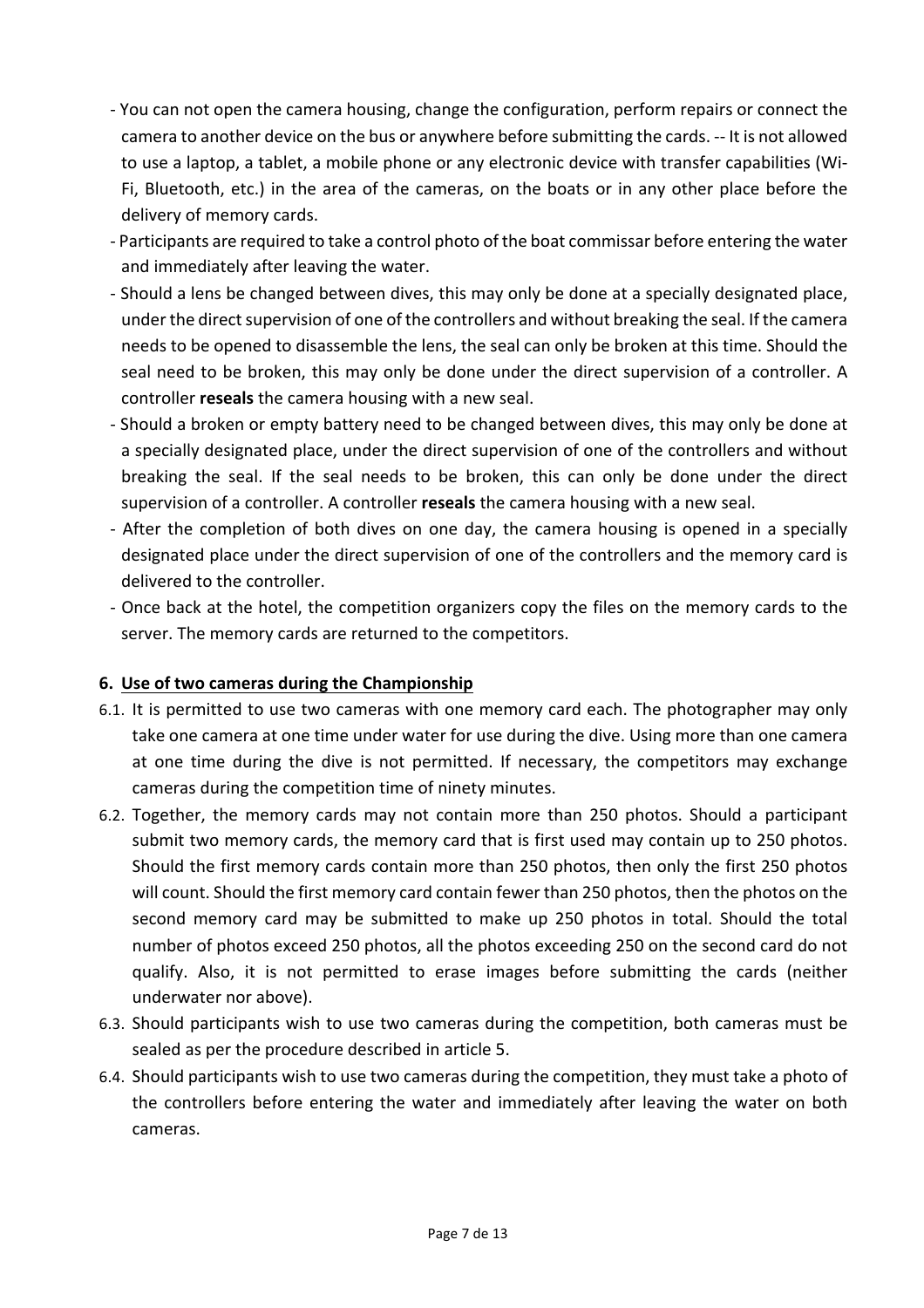# **7.** Additional disqualification rules and penalties.

7.1 As a complement to the underwater photography version 2018/1 CMAS General rules, a sanctions table is established below that will be applied to certain infractions, so that the participant can know. This table does not cover all infractions or all sanctions that may apply, but some of the most common ones are written here. These, like other punishable attitudes and behaviors, will be evaluated by the organization or by the CMAS Representatives.

a- Not taking the control photos before and after each dive: all the photos corresponding to that dive where the infraction occurred will be deleted.

b- Not making the security stop to avoid incurring excess time: **disqualification of all photos of that day.** The contract of the contract of the contract of the contract of the contract of the contract of the contract of the contract of the contract of the contract of the contract of the contract of the contract of th

c- Breathing air of the partner or the safety bottle (it is not allowed to exchange or transfer bottles or stages between them). The Immersion is disqualified. This circumstance can be aggravated by the fact that photographer and co-photographer are still underwater without any intention of interrupting the dive. Disqualification of the championship.

d- Manipulate the medium fauna/flora: **Immersion is disqualified** or even the total **disqualification of the championship** if the handling is considered very serious. Additionally, before the dive, the participant's diving equipment can be inspected to check that no captured specimen is being carried previously. In case of detecting this circumstance, it will be a total **disqualification of the championship**.

e- Manipulation of the diving computer or not present it at the exit (manipulation means the falsification of the data of the immersion carried out, having adjusted the computer with a mixture other than the one used, having it removed during the dive so as not to register the depth really reached, change the computer with his buddy. Disqualification of the championship.

f- By Spanish Law a competitor can not lose his/her dive buddy more than 5 minutes. **Immersion is disqualified.**

g- Manipulating the camera out of the water without the supervision of a commissioner. The **Immersion is disqualified.** It is mandatory to notify the commissioner in order to manipulate the camera. Any manipulation of the captured photos (edit, crop ...) must be done during the dive and with your buddy, the photographer is not allowed to do so on the surface.

h- Bringing, carrying or using food, scents and/or artificial material to attract the animals will be considered as manipulation and will result with **disqualification from the Championship**.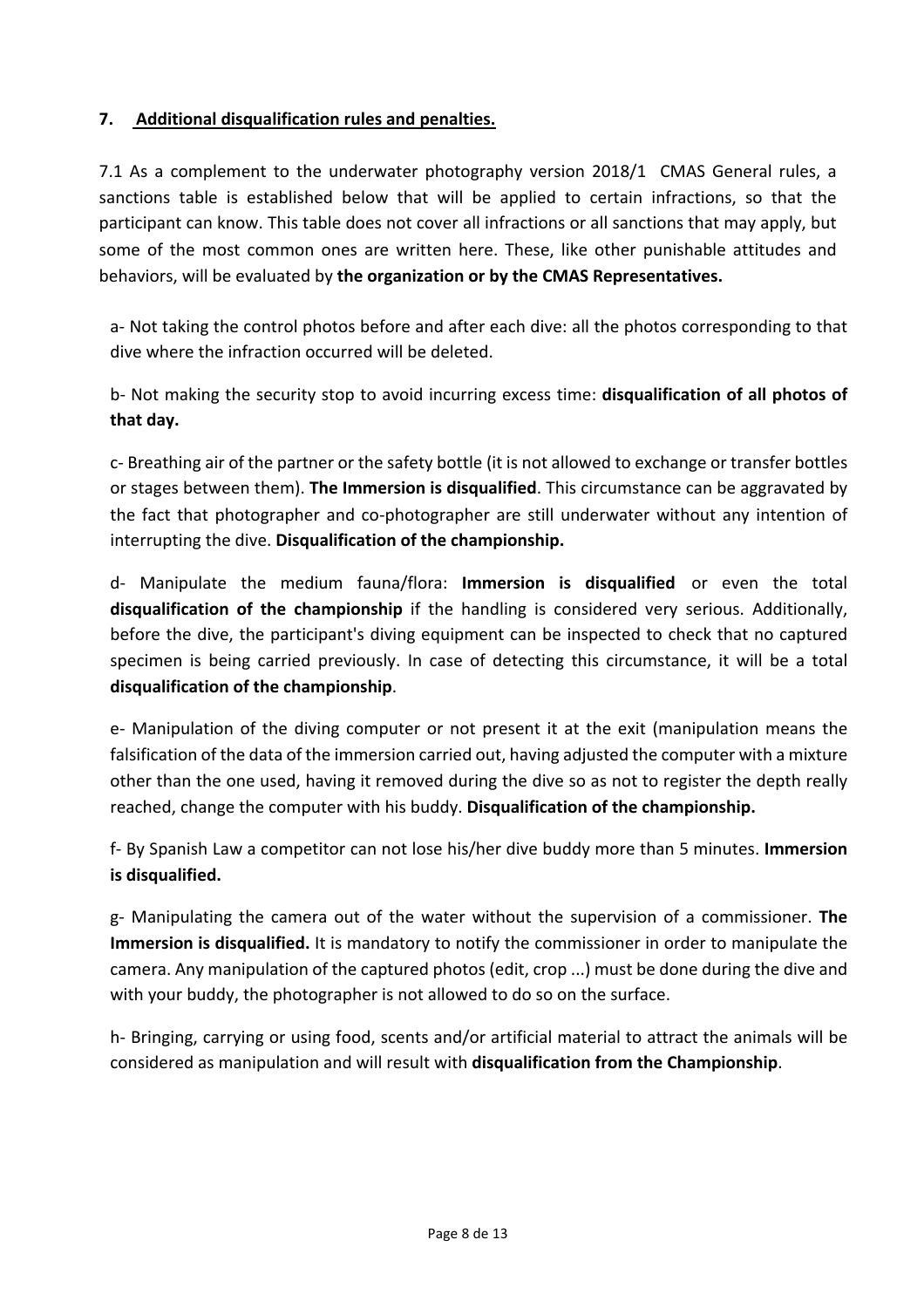# **8. Program**

8.1. Schedule and activities

| <b>Date</b>                                                         | <b>Activities</b>                                                           |  |  |
|---------------------------------------------------------------------|-----------------------------------------------------------------------------|--|--|
|                                                                     | 09.00 Transfer of participants from International airport Tenerife to Hotel |  |  |
|                                                                     | Gran Arona.                                                                 |  |  |
|                                                                     | 11.30 Arrival and check in hotel                                            |  |  |
|                                                                     | 12.00 Accreditation                                                         |  |  |
| Tuesday<br>September 17,<br>2019                                    | 13.30 Lunch                                                                 |  |  |
|                                                                     | 16.30 Parade national teams                                                 |  |  |
|                                                                     | 18.00 Opening ceremony (Gran Arona Hotel)                                   |  |  |
|                                                                     | 19.00 Technical Meeting                                                     |  |  |
|                                                                     | 20.00 Back to Hotel                                                         |  |  |
|                                                                     | 21.00 Dinner                                                                |  |  |
| Wednesday,<br>September 18,<br>2019                                 | 06.30 Breakfast                                                             |  |  |
|                                                                     | 08.00 Departures to Marina Sur-Las Galletas port                            |  |  |
|                                                                     | 09.00 Departure of boats to the competition zones                           |  |  |
|                                                                     | 15.00 Lunch at the Marina del Sur                                           |  |  |
|                                                                     | 17.00 Departure to the Hotel                                                |  |  |
|                                                                     | 21.00 Dinner                                                                |  |  |
|                                                                     | 06.30 Breakfast                                                             |  |  |
|                                                                     | 08.00 Departures to Marina Sur-Las Galletas port                            |  |  |
| Thursday 19,                                                        | 09.00 Departure of boats to the competition zones                           |  |  |
| September 2019                                                      | 15.00 Lunch at the Marina del Sur                                           |  |  |
|                                                                     | 17.00 Departure to the Hotel                                                |  |  |
|                                                                     | 18.30 Return of memory cards to participants                                |  |  |
|                                                                     | 21.00 Diner                                                                 |  |  |
|                                                                     | 06.30 Breakfast                                                             |  |  |
|                                                                     | 08.00 Departures to Marina Sur-Las Galletas port                            |  |  |
|                                                                     | 09.00 Departure of boats to the competition zones                           |  |  |
| Friday 20,                                                          | 15.00 Lunch at the Marina del Sur                                           |  |  |
| September 2019                                                      | 17.00 Departure to the Hotel                                                |  |  |
|                                                                     | 18.30 Return of memory cards to participants                                |  |  |
|                                                                     | <b>20.00 Diner</b>                                                          |  |  |
|                                                                     | 21.00 Selection and submission of the images by the competitors             |  |  |
|                                                                     | 23.00 Closing of submission                                                 |  |  |
|                                                                     | 06.30 Breakfast                                                             |  |  |
|                                                                     | 09.00 Departures to excursions (Cetaceans or Teide National Park)           |  |  |
| Saturday 21,<br>September 2019                                      | 10.00 Jury deliberation                                                     |  |  |
|                                                                     | 14:00 Lunch                                                                 |  |  |
|                                                                     | 19.00 Official Award Ceremony (Audience Infanta Leonor- Los Cristianos)     |  |  |
|                                                                     | 22:00 Gala dinner and closing                                               |  |  |
|                                                                     | 00.30 Departure to the hotel                                                |  |  |
| Sunday 22,                                                          | 06.30 Breakfast                                                             |  |  |
| Septembers 2019<br>10.00 Transfer to Tenerife International Airport |                                                                             |  |  |

The schedules are provisional. They may vary according to the number of participants and the weather conditions.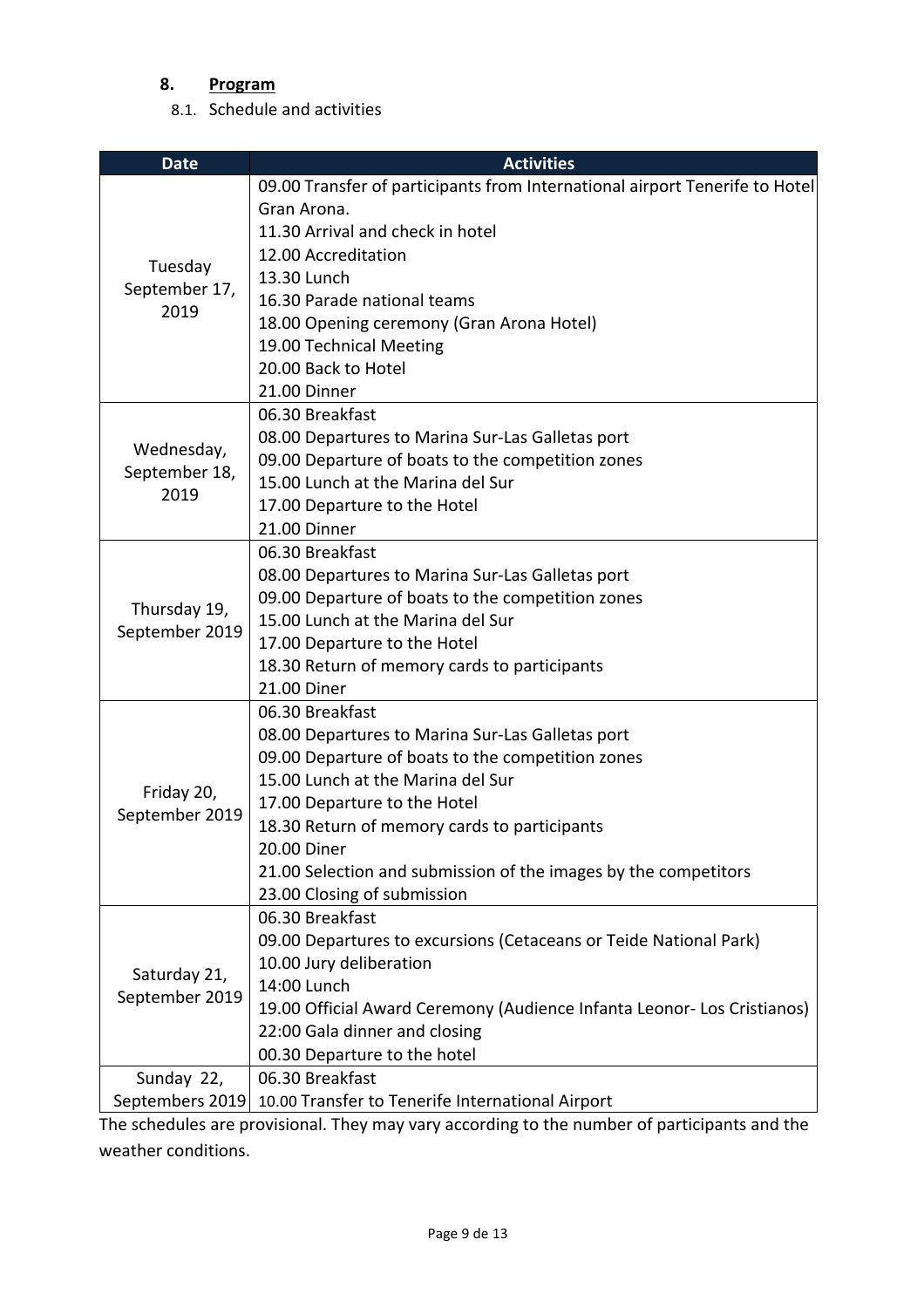## **9. Accommodation**

- 9.1. Championship Packages
- Event prices per person include:
- 5 nights accommodation at the Hotel Gran Arona Tenerife in a double room.
- Welcome Cocktail
- Buffet Breakfasts (September 18 to 22, 2019) on Wednesday, Thursday, Friday, Saturday, Sunday.
- Lunch (September 17 to 21, 2019) on Tuesday, Wednesday, Thursday, Friday, Saturday.
- Dinner (September 17 to 21, 2019) on Tuesday, Wednesday, Thursday, Friday, Saturday.
- Transfer of participants from Tenerife International Airport to Hotel Hotel Gran Arona Tenerife.
- Transfers on Wednesday, Thursday, Friday, Saturday and Sunday between hotel, competition zones, ports, and ceremonies.
- Two dives per day for Wednesday, Thursday and Friday from a boat with an experienced crew, drivers, lunch and drinks for competitors, their assistants.
- Two dives on Wednesday from a boat with an experienced crew, drivers, lunch and drinks for team captains
- Transfer of participants from the Hotel Gran Arona Tenerife to the Tenerife International Airport on Sunday, September 22, 2019
- Use of tanks and weights

| <b>Participants</b>                     | Prices Per person in double room | <b>Prices Per person single room</b> |
|-----------------------------------------|----------------------------------|--------------------------------------|
| Photographer/<br>co-photographer        | 850 Euros                        | 1025 Euros                           |
| <b>Captain</b>                          | 750 Euros                        | 925 Euros                            |
| No competitor/Diver*                    | 675 Euros                        | 850 Euros                            |
| <b>Extra Night ** (Half</b><br>pension) | 70 Euros                         | 100 Euros                            |
|                                         |                                  |                                      |

 **\* Prices for non-competitors and non-divers only includes five nights, breakfast, lunch, dinner, transfer**

\*\* Prices for additional nights include half board.

| <b>Price extra dives</b> |          |
|--------------------------|----------|
| trainings                | 25 euros |

9.2. The reservation is confirmed once the payment has been received by FEDAS. All payment must be received by FEDAS no later than May 20, 2019.

| <b>FOR BANK TRANSFERS</b>  |                                                 |  |
|----------------------------|-------------------------------------------------|--|
| <b>Beneficiary</b>         | Federación Española de Actividades Subacuáticas |  |
| <b>Beneficiary account</b> | ES0521000805840200771826                        |  |
| <b>Beneficiary bank</b>    | <b>CAIXABANK</b>                                |  |
| <b>Codigo Swift</b>        | CAIXESBBXXX                                     |  |

#### 9.3. The bank account details are: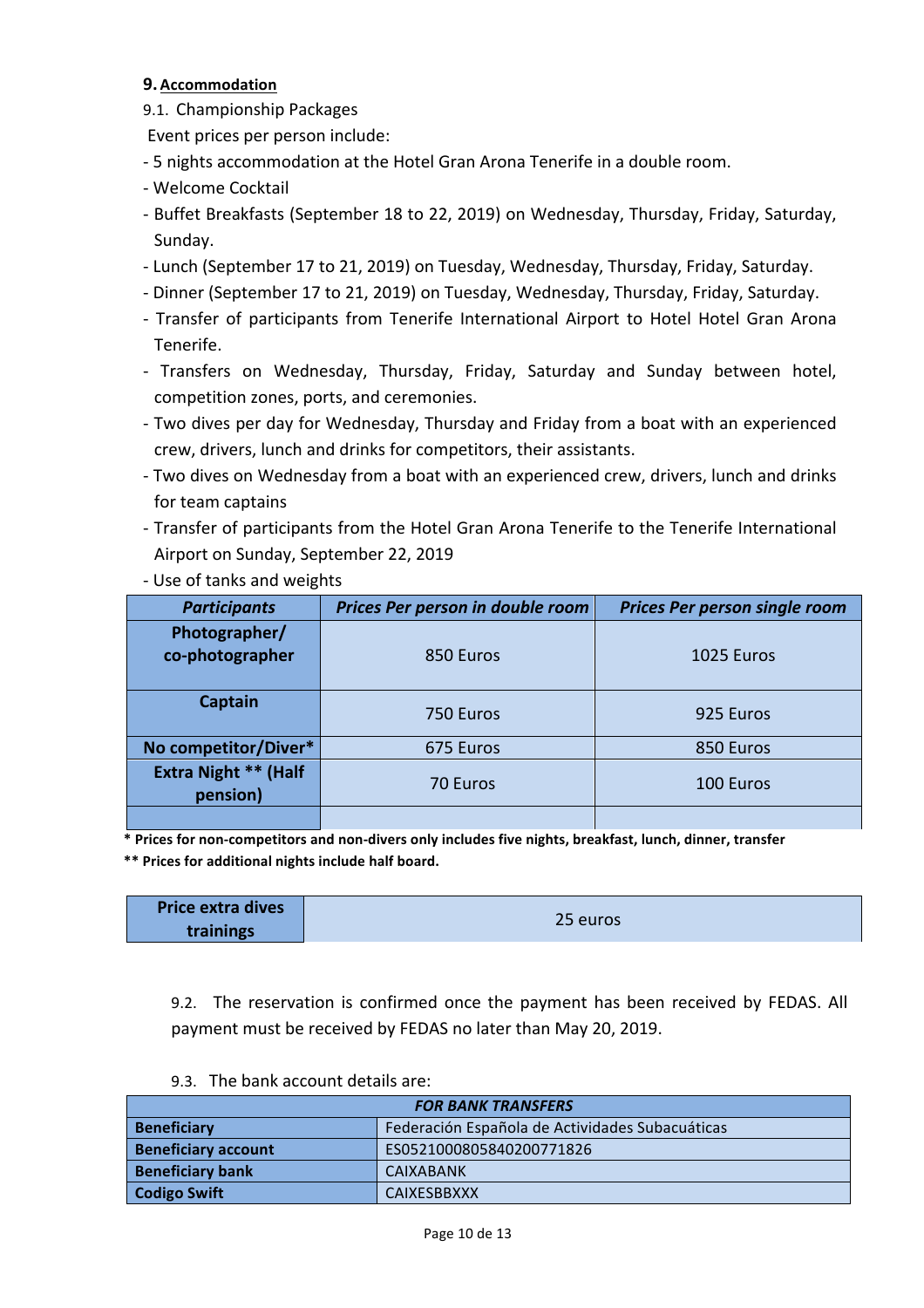# 10. Notes of interest and climatology

- Reina Sofia Tenerife South International Airport 10 km from the Championship venue, with daily international flights practically from all over the world.
- Tenerife North Airport La Laguna 60 km from the Championship Venue, with international and national flights every day.
- Auditorium Theatre Infanta Leonor, where the awards ceremony is held with a capacity for 700 people.
- The Municipality of Arona is the most important at the tourist level of the Canary Islands, there is an extraordinary offer, hotel and gastronomic (All necessary information will be sent through the Tourist Board).
- It is planned to hire diving centers in the area for the previous days of training and competition, having boats with a length exceeding 7mts, in the diving areas of this municipality there are more than thirty dives of the best that exist in the island, the ones closest to the Port of Las Galletas and the most emblematic of the area have been selected, with a visibility of 20 to 30 meters and with a summer water temperature of 22<sup>o</sup> to 26<sup>o</sup> and in winter from 18<sup>o</sup> to 22<sup>o</sup>, this being the temperature expected for the month of September.
- In Tenerife you dive the 365 days of the year and it is enough to dive with a suit of maximum 5 mm.
- All the participants, organization, captains and companions will receive the gifts (souvenir) that the organization will offer them

## **11. Additional safety measures**

- 11.1. Every competitor is familiar with the standard compressed air diving safety procedures such ad buddy checks, ascent speed, bottom times and air management.
- 11.2. Every competitor uses a stab jacket, pressure and depth gauge, regulator with alternative air source.
- 11.3. By Spanish law, all diver (photographer and buddy) must carry a Deco Buoyancy.
- 11.4. During the Championship, dives will not exceed 30 m, last no longer than ninety minutes (including the safety stop) and will not be decompression dives.
- 11.5. Should divers lose each other underwater, they are to ascend to the surface. Only when they find each on the surface can they descend again. If they do not find each other, they must report this immediately to the controller on the boat or the organization.

## **12.** Recommendations

- 12.1. The conditions in the waters in Tenerife are good during this time of the year. Visibility is good.
- 12.2. A 5mm wetsuit will provide sufficient protection during this time of year.

## 13. Organization and Jury members

- 13.1. The organizing committee during the championship consists of:
	- CMAS Technical Delegate
	- President CMAS Visual Commission
	- President of the Jury
	- FEDAS championship directors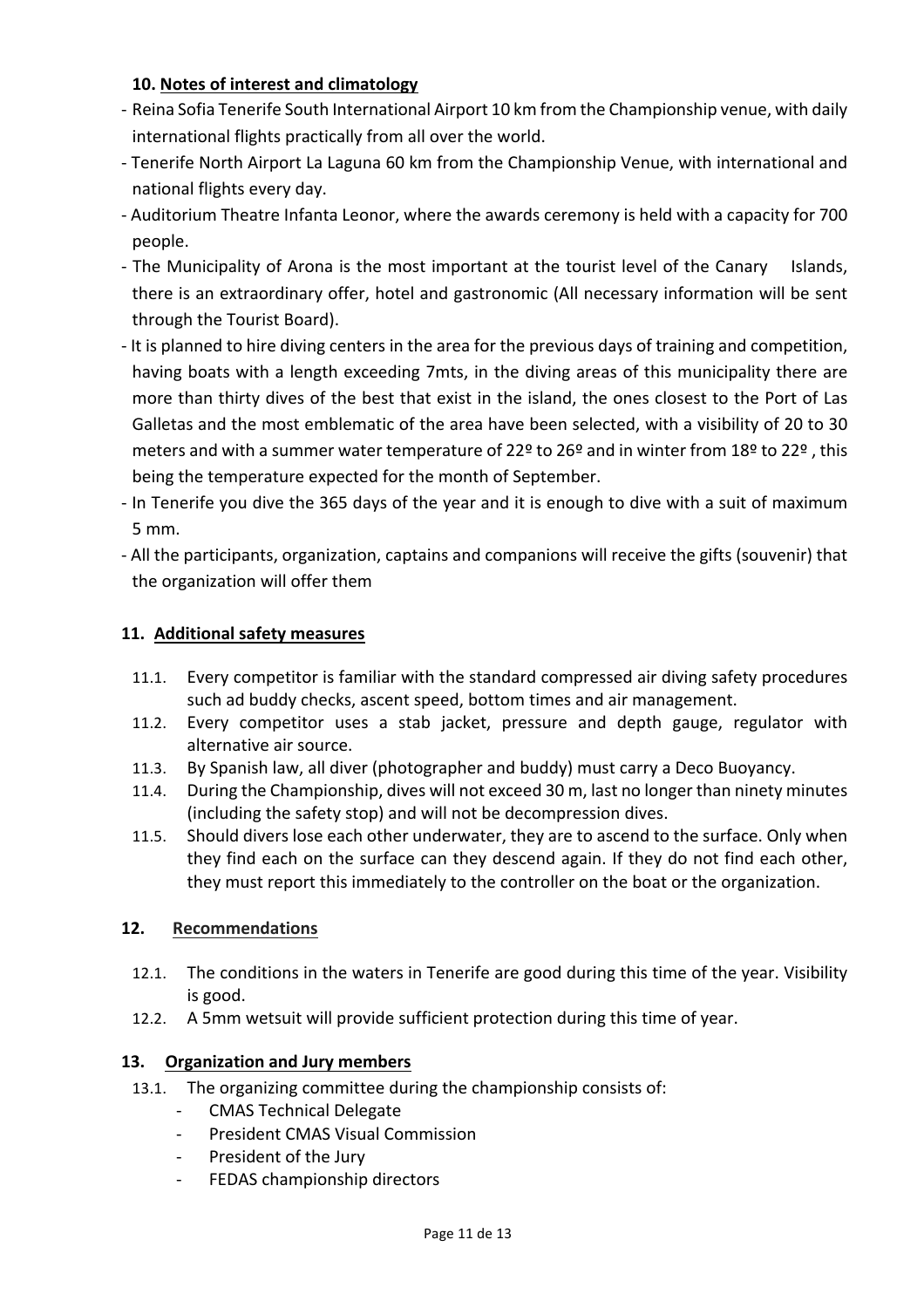## **14.** Protecting the environment

- 14.1 The protection of the environment is regulated by governmental law
- 14.2 Through diving, snorkeling or otherwise it is prohibited to remove, cut or transport, collect, kill animals, plants and algae and cause damage to the environment in general.

## **15. Safety and Emergency information**

#### 15.1 *Safety on land*

- Ambulance medicalized and prepared for evacuation
- A Doctor specialized in hyperbaric medicine will be present
- General medicine doctor
- Health personnel and auxiliary nursing
- Communication: Mobile telephony, Channel frequency 9 and 77 VHF and Distress Channel frequency 16 VHF

## 15.2 Safety in the sea

- -Boat with 2 aquatic lifeguards
- -Medical Safety boat
- Communication Distress Channel frequency 16 (VHF) for all the boats
- -Oxygen equipment in all the boats of the competition
- -Safety and rescue boat of the GEAS unit (*Underwater search and recovery Unit*)

#### 15.3 *Evacuation to hospital or health center:*

- Medical assistance (Hospital health center Sur C/. Siete Islas, 8 Arona Phone. 922750022)
- -Hyperbaric assistance (Hospital Universitario de Canarias HUC): Approximately 40 minutes by ambulance and 15 minutes from a Maritime rescue helicopter in Reina Sofia Airport.

#### 15.4 Telephones of interest:

- Rescue Coordination Center, Phones. 922597551 and 900202202 (emergencies).
- Cruz Roja Los Cristianos (healthcare) Arona, Phone. 902222292
- Police and Civil Guard, Phone. 922788022 and 091 (emergencies).
- Emergency call **(112)**
- General medicine doctor. D<sup>a</sup>. M<sup>a</sup> Jesus del Barrio, Phone. 606330026
- Doctor specialized in hyperbaric medicine. Dº. Pablo Puerto, Phone. 669702533

#### **16. Contact details**

For general questions and comments:  $fedas@fedas.es + imagen@fedas.es$ For more information about the championship, please contact the Organizing Committee:

#### **Cristina Lara,** fedas@fedas.es + crislara@fedas.es

- Finance
- Registration
- Training dives
- Logistics